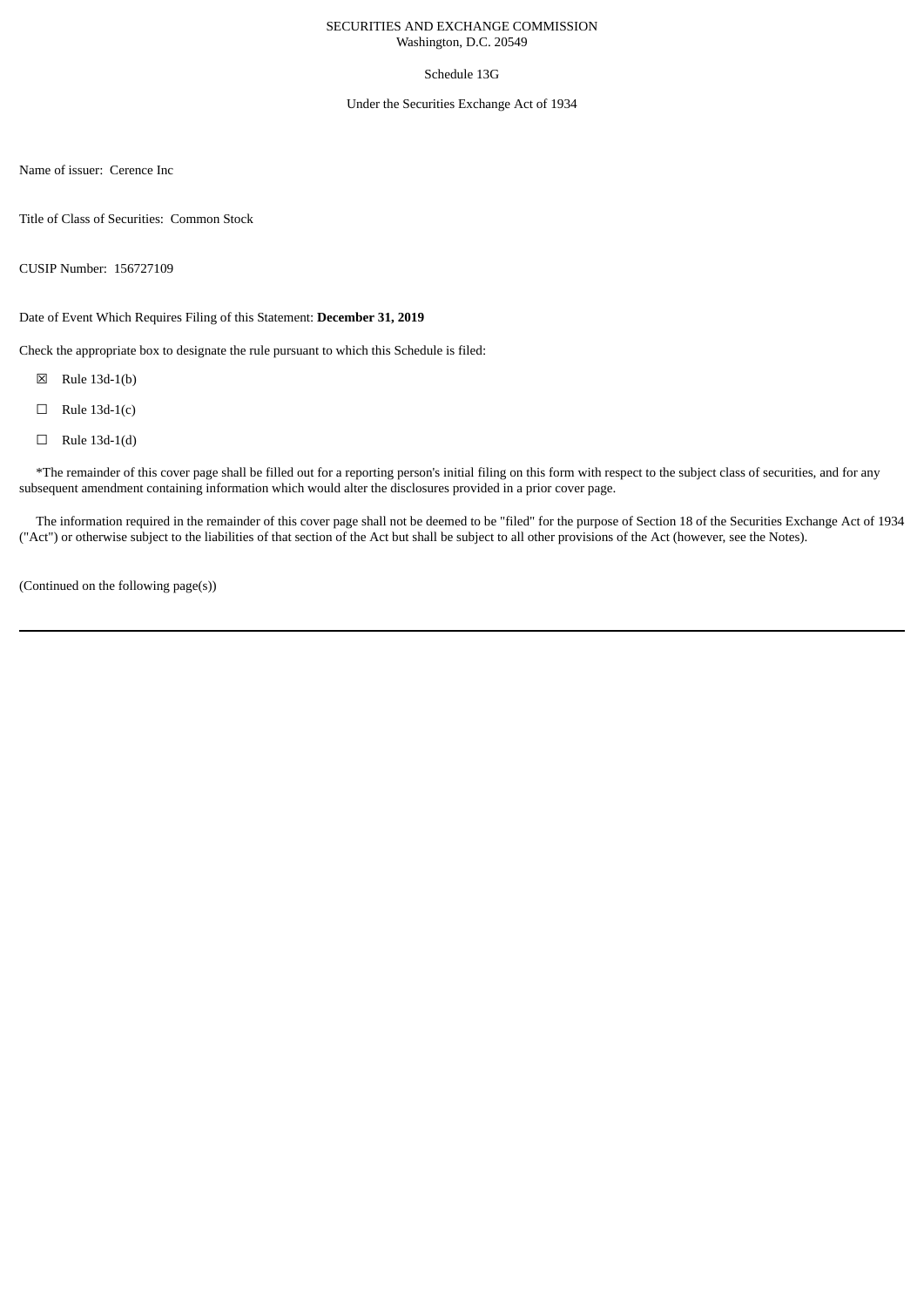1. NAME OF REPORTING PERSON I.R.S. IDENTIFICATION NO. OF ABOVE PERSON

The Vanguard Group - 23-1945930

2. CHECK THE APPROPRIATE [LINE] IF A MEMBER OF A GROUP

A. B.  $X$ 

3. SEC USE ONLY

4. CITIZENSHIP OF PLACE OF ORGANIZATION

Pennsylvania

(For questions 5-8, report the number of shares beneficially owned by each reporting person with:)

5. SOLE VOTING POWER

18,751

6. SHARED VOTING POWER

6,950

7. SOLE DISPOSITIVE POWER

3,107,151

8. SHARED DISPOSITIVE POWER

20,849

9. AGGREGATE AMOUNT BENEFICIALLY OWNED BY EACH REPORTING PERSON

3,128,000

10. CHECK BOX IF THE AGGREGATE AMOUNT IN ROW (9) EXCLUDES CERTAIN SHARES

N/A

11. PERCENT OF CLASS REPRESENTED BY AMOUNT IN ROW 9

8.59%

12. TYPE OF REPORTING PERSON

IA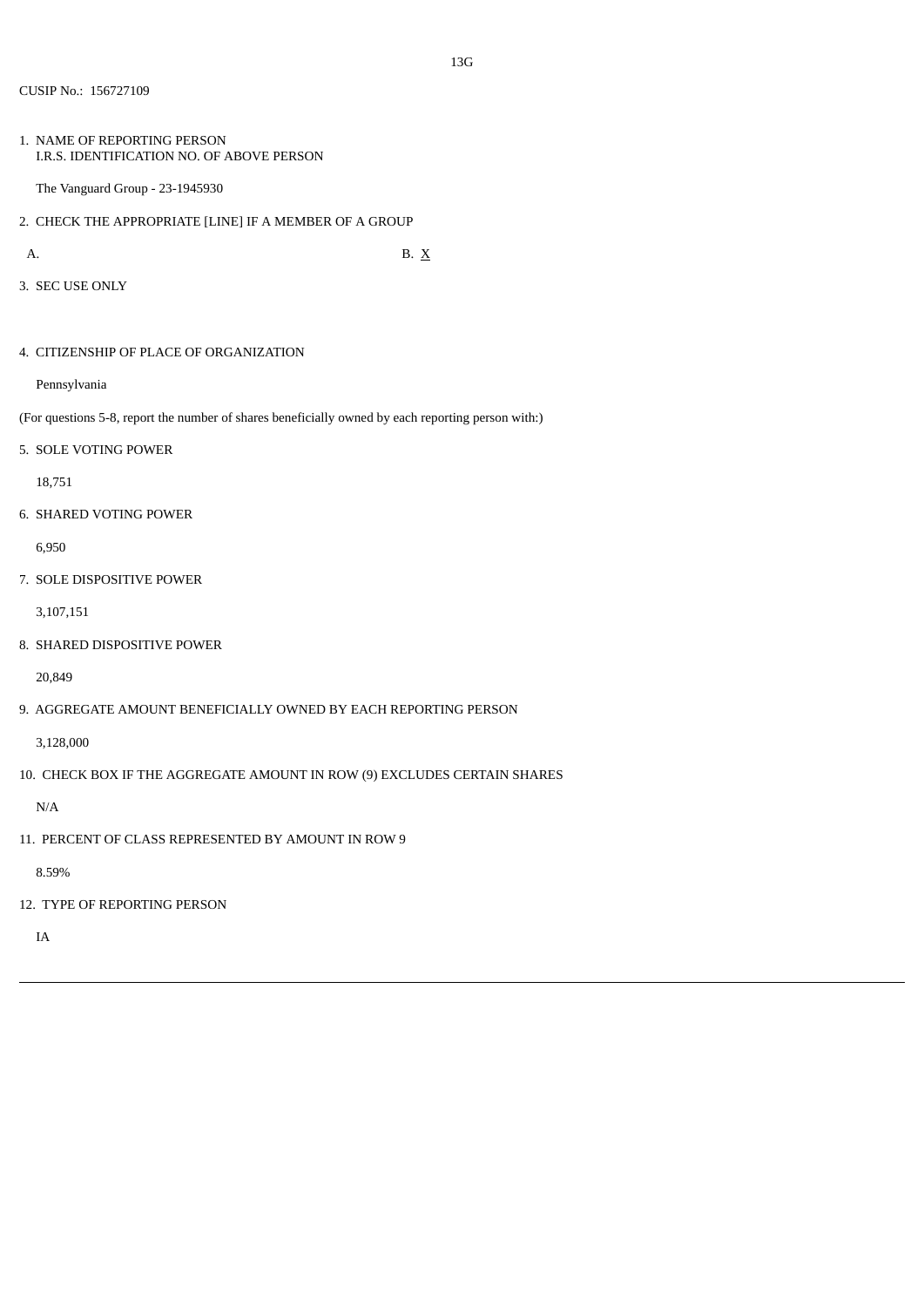## SECURITIES AND EXCHANGE COMMISSION Washington, D.C. 20549

Schedule 13G Under the Securities Act of 1934

Item 1(a) - Name of Issuer:

Cerence Inc

Item 1(b) - Address of Issuer's Principal Executive Offices:

15 Wayside Road Burlington, Massachusetts 01803

## Item 2(a) - Name of Person Filing:

The Vanguard Group - 23-1945930

# Item 2(b) – Address of Principal Business Office or, if none, residence:

100 Vanguard Blvd. Malvern, PA 19355

Item 2(c) – Citizenship:

Pennsylvania

Item 2(d) - Title of Class of Securities:

Common Stock

## Item 2(e) - CUSIP Number

156727109

## Item 3 - Type of Filing:

This statement is being filed pursuant to Rule 13d-1. An investment adviser in accordance with §240.13d-1(b)(1)(ii)(E).

Item 4 - Ownership:

(a) Amount Beneficially Owned:

3,128,000

(b) Percent of Class:

8.59%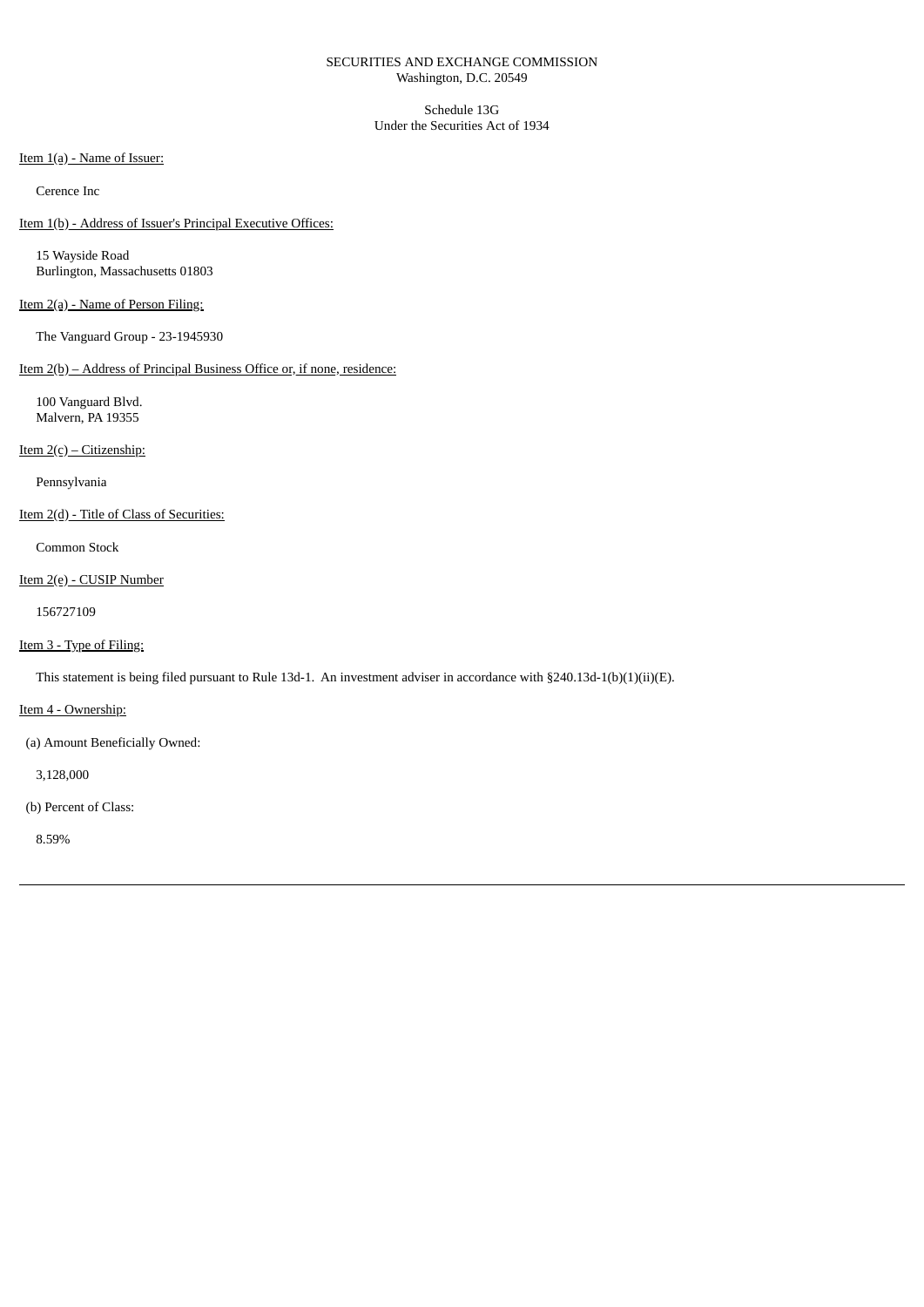- (c) Number of shares as to which such person has:
- (i) sole power to vote or direct to vote: 18,751
- (ii) shared power to vote or direct to vote: 6,950
- (iii) sole power to dispose of or to direct the disposition of: 3,107,151
- (iv) shared power to dispose or to direct the disposition of: 20,849

#### Comments:

#### Item 5 - Ownership of Five Percent or Less of a Class:

If this statement is being filed to report the fact that as of the date hereof the reporting person has ceased to be the beneficial owner of more than 5 percent of the class of securities, check the following  $\Box$ 

## Item 6 - Ownership of More Than Five Percent on Behalf of Another Person:

Not applicable

Item 7 - Identification and Classification of the Subsidiary Which Acquired The Security Being Reported on by the Parent Holding Company:

See Attached Appendix A

Item 8 - Identification and Classification of Members of Group:

Not applicable

Item 9 - Notice of Dissolution of Group:

Not applicable

### Item 10 - Certification:

By signing below I certify that, to the best of my knowledge and belief, the securities referred to above were acquired and are held in the ordinary course of business and were not acquired and are not held for the purpose of or with the effect of changing or influencing the control of the issuer of the securities and were not acquired in connection with or as a participant in any transaction having that purpose or effect, other than activities solely in connection with a nomination under §240.14a-11.

#### **Signature**

After reasonable inquiry and to the best of my knowledge and belief, I certify that the information set forth in this statement is true, complete and correct.

Date: February 10, 2020

By /s/ Christine M. Buchanan Name: Christine M. Buchanan Title: Principal